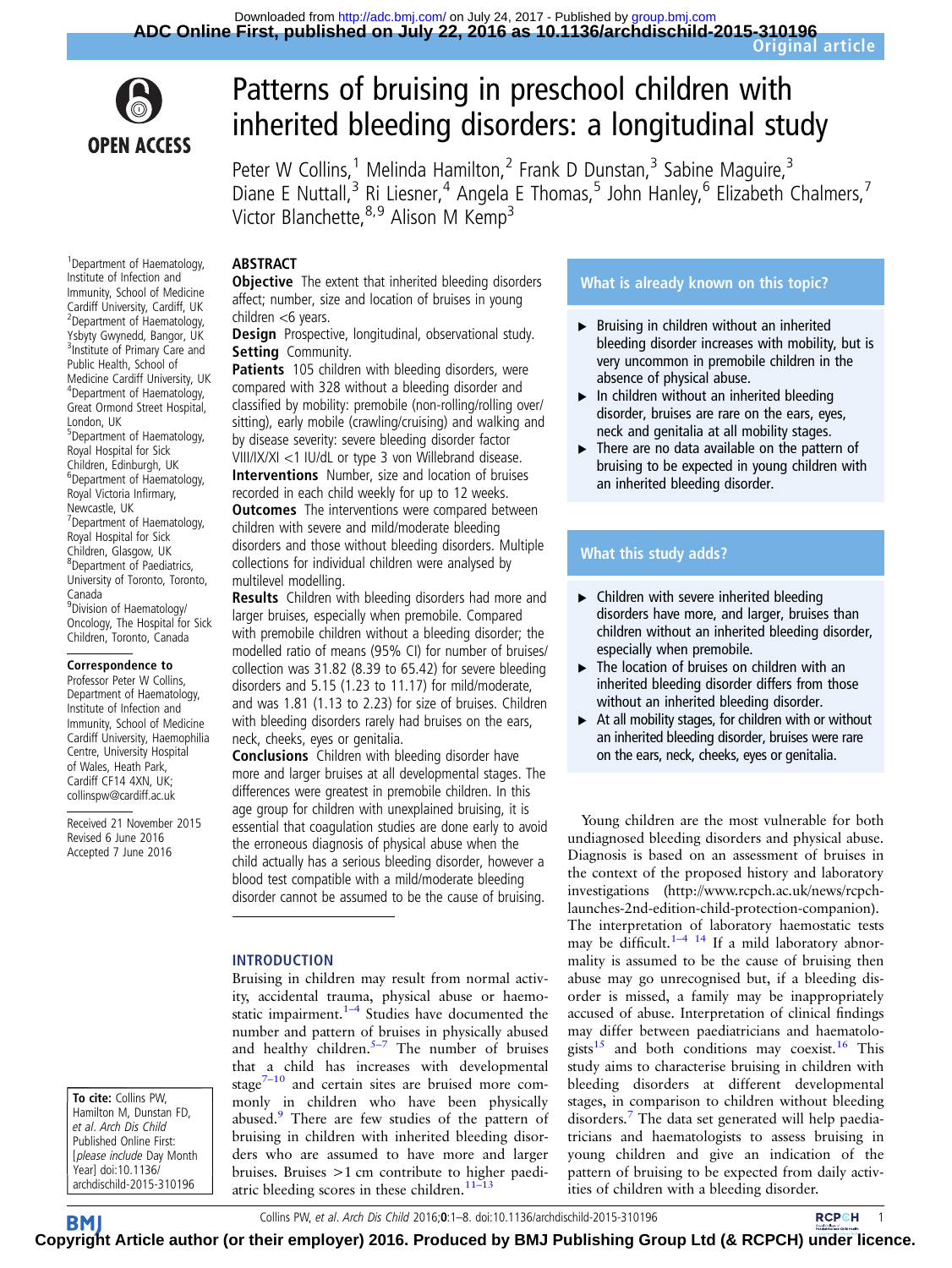## Original article

#### METHODS

This prospective, longitudinal study recruited children age <6 years from six haemophilia centres. Children without bleeding disorders were from well-baby clinics, hospital outpatient clinics, and mother and baby groups in South Wales and have been described previously.[7](#page-7-0) Bleeding disorders were recorded as haemophilia, factor XI deficiency, von Willebrand disease (VWD) or platelet disorders; other bleeding disorders were not recruited. Severe bleeding disorders were defined as factor VIII/ IX/XI <1 IU/dL or type 3 VWD. Mild/moderate bleeding disorders were defined as factor VIII/IX/XI ≥1 IU/dL, type 1 and type 2 VWD. Children with mild and moderate bleeding disorder were not analysed separately due to an insufficient number of subjects. Children were subdivided according to prophylactic replacement therapy use.

Parents gave written consent and were trained to record bruise number, location and size on a body map. Developmental stages were defined as premobile (non-rolling, rolling over and sitting), early mobile (crawling or cruising) and walking. Size was the maximum dimension measured with a tape measure. These data 'collections' were recorded once weekly for up to 12 weeks. A child could contribute up to 12 weekly collections at each developmental stage, subsequent collections were excluded. In a validation exercise, 40 data collections from 40 non-bleeding disorder children were performed independently by both a carer and researcher and compared.

Bruises were recorded in 38 locations. These were grouped into 18 locations, combining locations on both sides of the body where laterality was considered unimportant or where bruises were rare. The 'facial-T' was defined as forehead, nose, lips or chin[.17](#page-7-0) The 'head' was the area within the hairline. 'Front trunk' included chest and abdomen. 'Rear trunk' included the back above buttocks. Bruises from immunisations or venepuncture were excluded. Total bruise size was the sum of the maximum diameters of all bruises in a collection.

#### Statistical analysis

Data were summarised using mean and SD or count and proportions and compared between children with and without bleeding disorders. Longitudinal analysis was performed on the number and size of bruises using multilevel modelling, with collections nested within children, to allow comparisons between groups of children with different numbers of collections; nonbleeding disorder children were the reference group.

For bruise number, a model with a Poisson distribution and log link function was used. Comparisons were expressed as ratio of means. For bruises >1 cm a logistic model was employed, leading to an OR for a bruise >1 cm. For bruise size a lognormal distribution was used, and a γ distribution for total bruise size, with a better fit arising from adding one to total size; distributions were chosen following explorations of the distributions of the data. From the multilevel modelling, estimates were derived of the percentage of variation in bruise counts across collections due to differences between children, as opposed to variation in the counts longitudinally within children.

The analysis of bruise size was based only on collections in which all sizes were recorded, in case there was a tendency to record sizes in certain locations, or of certain sizes, preferentially over others. Analysis was performed using Stata V.13.

#### RESULTS

The study enrolled 105 children with bleeding disorders, mean age (range) 2.6 (0.1–5.8) years and 328 children

without a bleeding disorder mean age (range) 1.6 (0–5.8) years[.7](#page-7-0) There were 58 children with severe and 47 with mild/ moderate bleeding disorders. The mild/moderate group had a median (IQR) (range) factor level of 23 (11–30) (3–35 IU/dL). Two patients with platelet function disorders are reported individually. Thus 103 BD children are included in the main analysis (table 1).

#### Validation

The 40 data collections in the validation cohort had a mean (SD) 2.35 (2.2) bruises/child, range 0–7. There was complete agreement between carers and researcher regarding bruise number and location, the mean difference between the size measurement was <1 mm.

#### Number of bruises

There were 5613 bruises recorded from 1146 collections in 103 children with bleeding disorders, and 3523 bruises from 2570 collections in 328 children without a bleeding disorder.

#### Premobile children

Premobile children with mild/moderate bleeding disorders had the same proportion of collections with at least one bruise as those without bleeding disorders (7%). However, children with severe bleeding disorders had at least one bruise in 52% of collections.

Premobile children with bleeding disorders had a higher mean number of bruises/collection than those without a

|                    | <b>Table 1</b> Characteristics of children with and without inherited |  |  |  |
|--------------------|-----------------------------------------------------------------------|--|--|--|
| bleeding disorders |                                                                       |  |  |  |

|                                                        | Non-bleeding<br>disorder | Severe bleeding<br>disorder |                    | Mild/<br>moderate<br>bleeding<br>disorder |  |
|--------------------------------------------------------|--------------------------|-----------------------------|--------------------|-------------------------------------------|--|
| Subjects                                               | 328                      | 57                          |                    | 46                                        |  |
| Age at enrolment $1.58(1.45)$<br>in years<br>Mean (SD) |                          | 2.66(1.66)                  |                    | 2.43(1.78)                                |  |
| Gender (M/F)                                           | 145 (46%)/168<br>(54%)   | 56 (98%)/1(2%)              |                    | 31 (69%)/14<br>(31%)                      |  |
| Missing data                                           | 15                       | 0                           |                    |                                           |  |
| <b>Diagnosis</b>                                       |                          | <b>No</b><br>prophylaxis    | Prophylaxis        |                                           |  |
| Haemophilia*                                           |                          | 27 (47%)                    | 24 (42%)           | 23 (50%)                                  |  |
| <b>VWD</b>                                             | <b>NA</b>                | $6(11\%)$                   | $0(0\%)$           | 23 (50%)                                  |  |
| Collections <sup>+</sup>                               |                          | <b>No</b><br>prophylaxis    | <b>Prophylaxis</b> |                                           |  |
| Pre mobile                                             | 1010 (39%)               | 64 (18%)                    | $0(0\%)$           | 59 (11%)                                  |  |
| Early mobile                                           | 478 (19%)                | 64 (18%)                    | 12 (5%)            | 70 (13%)                                  |  |
| Walking                                                | 1082 (42%)               | 229 (64%)                   | 255 (95%)          | 393 (75%)                                 |  |
| Total                                                  | 2570                     | 357                         | 267                | 522                                       |  |

The children with a bleeding disorder (BD) had mean (range) 11 (1–36) collections/ child. At the first collection for the bleeding disorder group, 15 children were premobile, 10 early mobile and 78 walking. At first collection for the non-bleeding disorder group 133 children were premobile, 43 early mobile and 152 walking. \*The haemophilia group included 61 with haemophilia A, 10 with haemophilia B, 3 with factor XI deficiency. All children with factor XI deficiency were in the non-severe group.

†Some subjects contributed collections in more than one developmental stage; of the 431 children (excluding the 2 with platelet disorders) 356 remained in a single developmental stage, 65 crossed two and 10 crossed three stages. Some children moved from on demand to prophylaxis. The two patients with platelet function disorders have not been included. NA, not applicable; VWD, von Willebrand disease.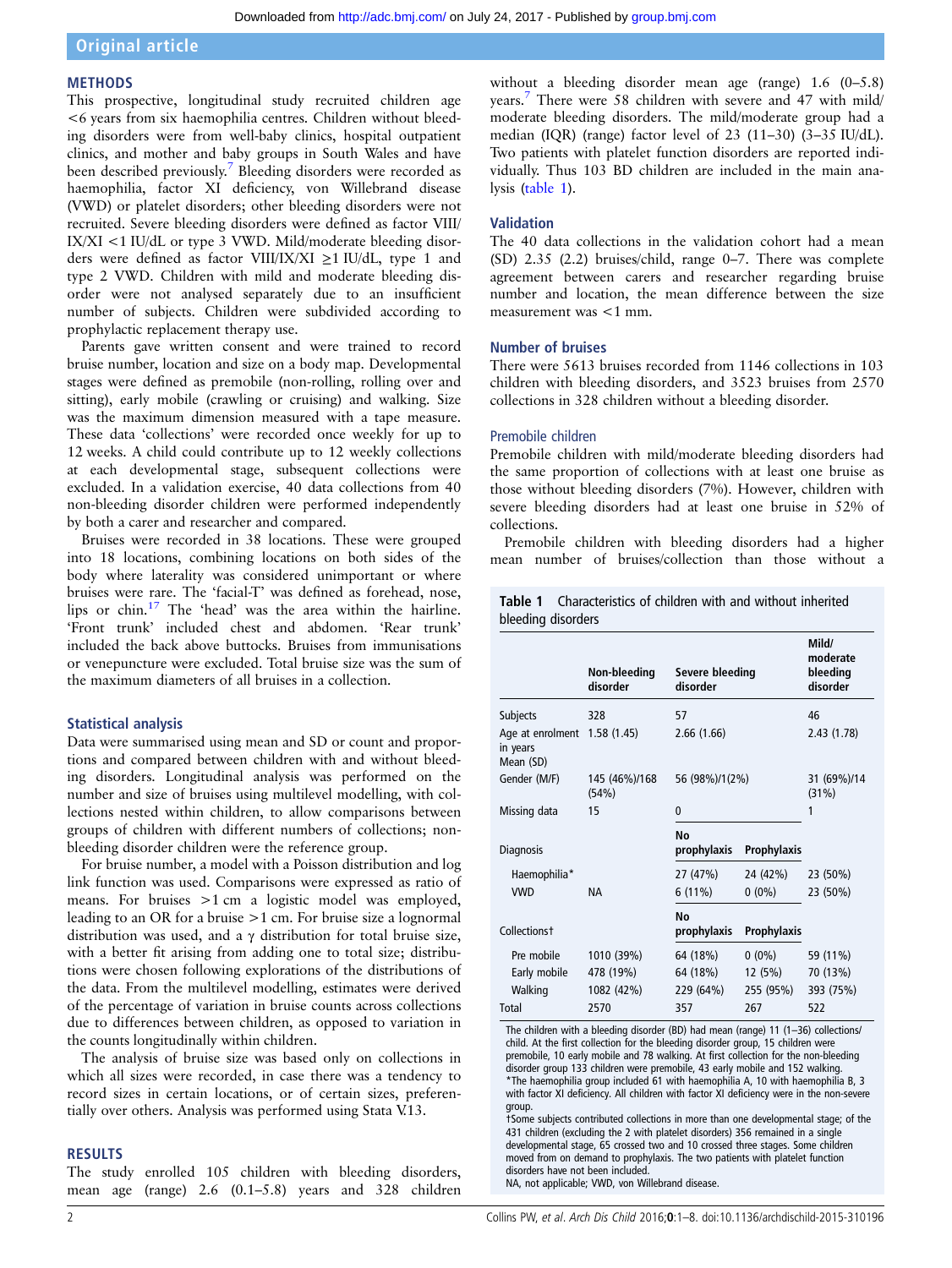bleeding disorder. Compared with the non-bleeding disorder group the modelled ratio of means (95% CI) for number of bruises/collection for severe bleeding disorders was 31.82 (8.39 to 65.42) and 5.15 (1.23 to 11.17) for the mild/moderate group (table 2).

#### Early mobile children

In early mobile children with a severe bleeding disorder, 98% of collections had at least one bruise. Children with both severe and mild/moderate bleeding disorders had more bruises/collection than children without a bleeding disorder, but the difference was less marked than among premobile children (table 2).

#### Walking children

Among walking children, the number of bruises/collection, and the percentage of collections with at least one bruise, were similar for the mild/moderate and severe bleeding disorder groups but more than for children without a bleeding disorder. The differences were less marked than in premobile and early mobile children (table 2).

#### Interpatient and intrapatient variations

Among premobile children without a bleeding disorder, the percentage of variation due to random variation over time, as opposed to differences between children, was 64%; for children with a bleeding disorder of any severity, this was lower at 1%. For early mobile children the corresponding values were 42% and 4%, while for walking children they were 25% and 16%. Thus, the amount of variation due to random variation over time declined among non-bleeding disorder children as developmental stages increased, in direct contrast to those with a bleeding disorder.

#### Haemophilia and VWD and effect of prophylaxis

The number of bruises/collection was similar when comparing VWD with haemophilia, or between those receiving, or not receiving, prophylaxis (table 2).

#### Size of bruises

Children with severe bleeding disorders had larger bruises than non-bleeding disorder children at all developmental stages. The modelled means (95% CI) for size of bruises for severe premobile bleeding disorders was 1.81 (1.22 to 2.23) [\(table 3](#page-3-0)).

#### Bruises larger than 1 cm

Across all developmental stages children with bleeding disorders had more bruises of  $>1$  cm than non-bleeding disorder children. Premobile children without a bleeding disorder had at least one bruise of >1 cm in 1.0% of collections, compared with 3.4% of mild/moderate and 24.6% of severe bleeding disorders. There were no collections with at least five bruises of >1 cm in any premobile group. Premobile children with severe bleeding disorders had more bruises/collection of >1 cm than children without a bleeding disorder (modelled OR 112.6, 95% CI 11.99 to 378.3). Early mobile children with a severe bleeding disorder had at least five bruises of >1 cm in 22% of collections ([table 3\)](#page-3-0). Total bruise size per collection at each mobility stage is shown in [table 3](#page-3-0).

## Location of bruises

## Premobile children

Bruises on the cheeks, ears, neck, buttocks, eyes and genitalia were absent or extremely rare  $(<0.5\%$  of collections) in children with bleeding disorders, regardless of severity, and absent in children without a bleeding disorder ([table 4](#page-4-0) and fi[gures 1](#page-4-0)–[3\)](#page-5-0).

|                           | Number of bruises per collection<br>Mean (SD) | Number and percentage of<br>collections with at least one bruise | Modelled ratio of mean<br>number of bruises (95% CI) |  |  |
|---------------------------|-----------------------------------------------|------------------------------------------------------------------|------------------------------------------------------|--|--|
| Premobile                 |                                               |                                                                  |                                                      |  |  |
| Non-BD                    | 0.09(0.35)                                    | 68/1010 (7%)                                                     |                                                      |  |  |
| Mild/moderate BD          | 0.19(0.80)                                    | 4/59 (7%)                                                        | 5.15 (1.23 to $11.17$ )*                             |  |  |
| Severe BD                 | 1.06(1.48)                                    | 33/64 (52%)                                                      | 31.82 (8.39 to 65.42)*                               |  |  |
| Early mobile              |                                               |                                                                  |                                                      |  |  |
| Non-BD                    | 0.80(1.19)                                    | 218/478 (46%)                                                    | 1                                                    |  |  |
| Mild/moderate BD          | 2.53(4.78)                                    | 39/70 (56%)                                                      | 2.96 (1.41 to 4.42)*                                 |  |  |
| Severe BD off prophylaxis | 7.81(7.30)                                    | 63/64 (98%)                                                      | 8.28 (3.34 to 13.53)*                                |  |  |
| Walking                   |                                               |                                                                  |                                                      |  |  |
| Non-BD                    | 2.82(2.77)                                    | 852/1082 (79%)                                                   | $\mathbf{1}$                                         |  |  |
| Mild/moderate BD          |                                               |                                                                  |                                                      |  |  |
| All patients              | 5.28(5.22)                                    | 332/393 (84%)                                                    | 1.66 (1.20 to 1.98)*                                 |  |  |
| Haemophilia               | 4.11(3.30)                                    | 174/205 (85%)                                                    | <b>NA</b>                                            |  |  |
| <b>VWD</b>                | 6.57(6.48)                                    | 158/188 (84%)                                                    | <b>NA</b>                                            |  |  |
| Severe BD off prophylaxis |                                               |                                                                  |                                                      |  |  |
| All patients              | 5.62(5.83)                                    | 208/229 (91%)                                                    | 2.13 (1.53 to 2.55)*                                 |  |  |
| Haemophilia               | 4.57(4.14)                                    | 164/184 (89%)                                                    | <b>NA</b>                                            |  |  |
| <b>VWD</b>                | 9.91(9.03)                                    | 44/45 (98%)                                                      | <b>NA</b>                                            |  |  |
| Severe BD on prophylaxis  |                                               |                                                                  |                                                      |  |  |
| All patients              | 5.57(4.50)                                    | 232/255 (91%)                                                    | 1.80 $(1.2 \text{ to } 2.15)^*$                      |  |  |
| Haemophilia               | 5.69(4.54)                                    | 223/246 (91%)                                                    | <b>NA</b>                                            |  |  |
| <b>VWD</b>                | 2.22(0.67)                                    | 9/9 (100%)                                                       | <b>NA</b>                                            |  |  |

NA is not analysed due to insufficient numbers of collections.

\*Indicates a statistically significant difference from children without a bleeding disorder. There were insufficient subjects to investigate VWD separately in the premobile and early mobile groups. Prophylaxis is predominantly used for mobile children with severe bleeding disorders and so can only be reported in the walking group. BD, bleeding disorder; VWD, von Willebrand disease.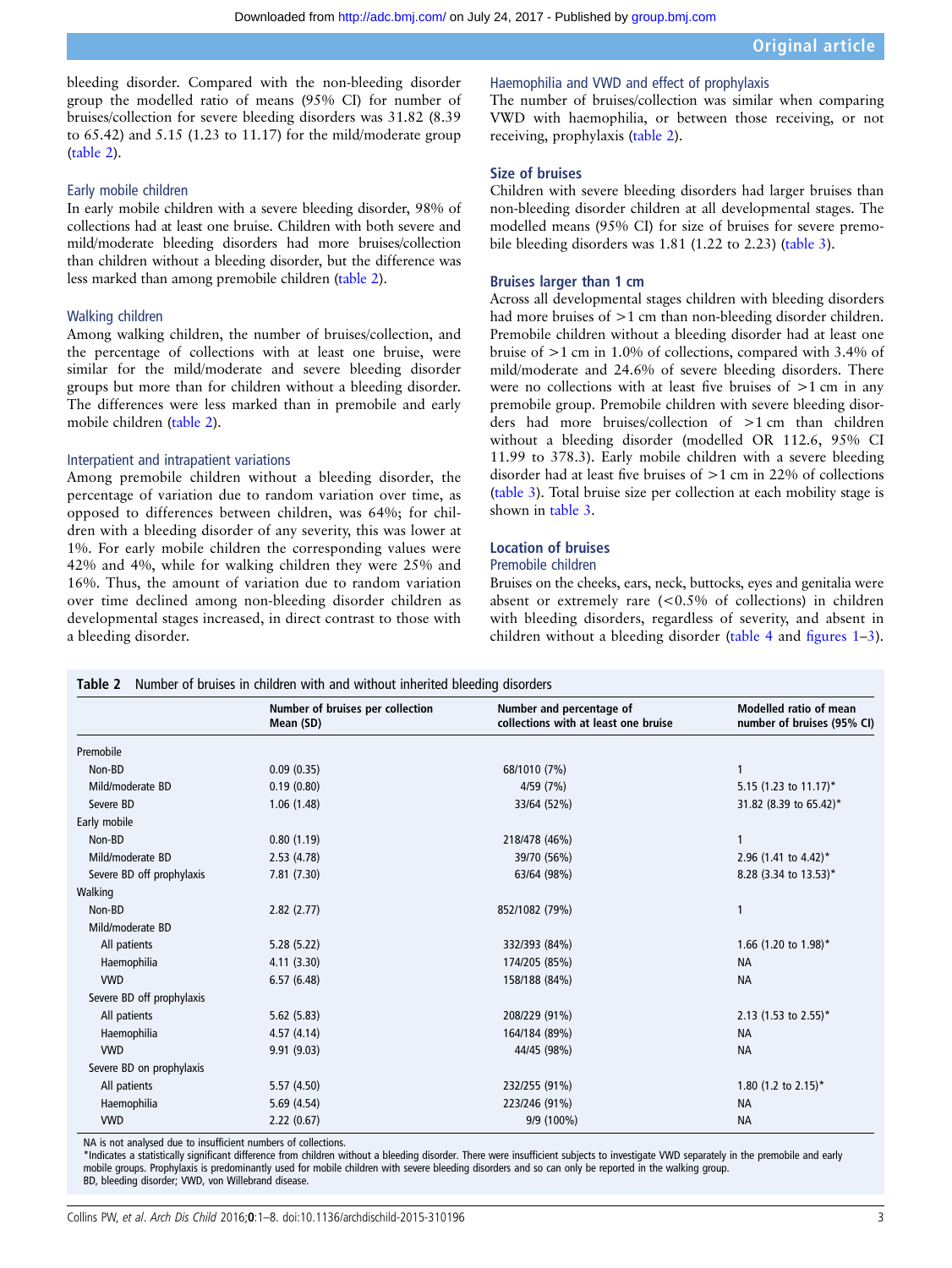|                           | Size of<br>bruise<br>Mean (SD)* | <b>Modelled ratio</b><br>of bruise size<br>(95% CI) | <b>Number and</b><br>percentage of<br>bruises $>1$ cm | Number and percentage of<br>collections with at least 1<br>bruise > 1 cm | <b>Modelled OR for</b><br>collection with a<br>bruise > 1 cm | Number and percentage of<br>collections with at least 5<br>bruises $>1$ cm | Total bruise size<br>per collection<br>Mean (SD) | Modelled ratio of<br>total bruise size<br>(95% CI) |
|---------------------------|---------------------------------|-----------------------------------------------------|-------------------------------------------------------|--------------------------------------------------------------------------|--------------------------------------------------------------|----------------------------------------------------------------------------|--------------------------------------------------|----------------------------------------------------|
| Premobile                 |                                 |                                                     |                                                       |                                                                          |                                                              |                                                                            |                                                  |                                                    |
| Non-BD                    | 0.84(0.52)                      |                                                     | 11/74 (14.9%)                                         | 10/1002 (1.0%)                                                           |                                                              | $0/1002(0\%)$                                                              | 0.06(0.32)                                       | 1                                                  |
| Mild/moderate BD          | 1.37(0.97)                      | 1.51 (0.82 to 2.10)                                 | $4/11(36.4\%)$                                        | $2/59$ (3.4%)                                                            | 5.94 (0.61 to 20.38)                                         | 0/59(0%)                                                                   | 0.26(1.10)                                       | 1.39 $(1.16 \text{ to } 1.53)$ <sup>+</sup>        |
| Severe BD                 | 1.31(1.10)                      | 1.81 (1.22 to 2.23) <sup>+</sup>                    | 17/51 (33.3%)                                         | 14/57 (24.6%)                                                            | 112.6 (11.99 to 378.3) <sup>†</sup>                          | 0/57(0%)                                                                   | 1.15(2.01)                                       | 2.32 (1.92 to 2.57) <sup>+</sup>                   |
| Early mobile              |                                 |                                                     |                                                       |                                                                          |                                                              |                                                                            |                                                  |                                                    |
| Non-BD                    | 0.95(0.86)                      |                                                     | 84/335 (25.1%)                                        | 67/451 (14.9%)                                                           |                                                              | 0/451(0%)                                                                  | 0.71(1.30)                                       |                                                    |
| Mild/moderate BD          | 1.06(1.22)                      | 1.22 (0.83 to 1.50)                                 | 43/173 (24.9%)                                        | 23/68 (33.8%)                                                            | 3.38 (1.63 to 5.02) <sup>+</sup>                             | $2/68$ $(2.9\%)$                                                           | 2.71(4.36)                                       | 1.83 (1.30 to 2.21) <sup>†</sup>                   |
| Severe BD off prophylaxis | 1.54(1.21)                      | 1.60 (1.05 to 2.01) <sup>+</sup>                    | 99/226 (43.8%)                                        | 31/41 (75.6%)                                                            | 40.81 (7.01 to 105.8) <sup>+</sup>                           | $9/41(22.0\%)$                                                             | 8.51(8.27)                                       | 4.66 (2.96 to 5.95) <sup>+</sup>                   |
| Walking                   |                                 |                                                     |                                                       |                                                                          |                                                              |                                                                            |                                                  |                                                    |
| Non-BD                    | $0.95(0.80)$ 1                  |                                                     | 671/2871 (23.4%)                                      | 413/1027 (40.2%)                                                         |                                                              | 8/1072 (0.8%)                                                              | 2.65(2.96)                                       | 1                                                  |
| Mild/moderate BD          |                                 |                                                     |                                                       |                                                                          |                                                              |                                                                            |                                                  |                                                    |
| All patients              | 1.20(0.91)                      | 1.16 (1.01 to 1.24)t                                | 512/1681 (30.5%)                                      | 205/350 (58.6%)                                                          | 2.87 (1.47 to 4.13) <sup>+</sup>                             | 24/350 (6.9%)                                                              | 5.77(6.64)                                       | 1.62 (1.28 to 1.84)t                               |
| Haemophilia               |                                 |                                                     | 212/797 (26.6%)                                       | 111/199 (55.8%)                                                          |                                                              |                                                                            | 4.49(4.41)                                       |                                                    |
| <b>VWD</b>                |                                 |                                                     | 300/884 (33.9%)                                       | 94/151 (62.3%)                                                           |                                                              |                                                                            | 7.46 (8.48)                                      |                                                    |
| Severe BD off prophylaxis |                                 |                                                     |                                                       |                                                                          |                                                              |                                                                            |                                                  |                                                    |
| All patients              | 1.43(1.24)                      | 1.47 (1.27 to 1.59)*                                | 350/992 (35.3%)                                       | 116/190 (61.1%)                                                          | 3.43 (1.52 to 5.32) <sup>+</sup>                             | 28/190 (14.7%)                                                             | 7.44 (8.45)                                      | 2.17 (1.67 to 2.50)t                               |
| Haemophilia               | 1.51(1.35)                      |                                                     | 267/706 (37.8%)                                       | 95/160 (59.4%)                                                           |                                                              |                                                                            | 6.65(7.70)                                       |                                                    |
| <b>VWD</b>                | 1.23(0.90)                      |                                                     | 83/286 (29.0%)                                        | 21/30 (70.0%)                                                            |                                                              |                                                                            | 11.69 (10.87)                                    |                                                    |
| Severe BD on prophylaxis  |                                 |                                                     |                                                       |                                                                          |                                                              |                                                                            |                                                  |                                                    |
| All patients              | 1.49(1.24)                      | 1.41 (1.23 to 1.52) <sup>+</sup>                    | 396/1019 (38.9%)                                      | 135/191 (61.1%)                                                          | 5.78 (2.55 to 9.01) <sup>+</sup>                             | 27/191 (14.1%)                                                             | 7.97 (7.98)                                      | 2.12 (1.63 to 2.44) <sup>†</sup>                   |
| Haemophilia               | 1.50(1.25)                      |                                                     | 393/1001 (39.3%)                                      | 132/183 (72.1%)                                                          |                                                              |                                                                            | 8.21(8.07)                                       |                                                    |
| <b>VWD</b>                | 1.08(0.46)                      |                                                     | 3/18(16.7%)                                           | 3/8 (37.5%)                                                              |                                                              |                                                                            | 2.44 (0.98)                                      |                                                    |

\*The mean size of bruises reported may not reflect the actual bruise size because of variation in measurements and individual subjects contribute multiple collections. The relative size of bruises as described by modelled differences between groups because all subjects used the same collection methodology and multiple collections have been taken into account through multilevel modelling. The logistic regression investigated the presence of not. The categories were: At least 1 bruise >1 cm versus no bruise >1 cm and the latter included collections with no bruises.

tIndicated a statistically significant difference compared with children without a bleeding disorder. Of the 9136 bruises from both groups of children, size was not recorded for 1100 (12%). The proportion of missing bruise development stages and bleeding disorder status except for two children in the early mobile group, of whom one had 46 and the other 229 bruises with no recorded sizes across collections and were responsible for the high pr this developmental group. Collections with incomplete data on sizes were excluded, resulting in the removal of 279 collections from 98 subjects on whom 1695 bruises were reported, leaving 3437 collections and 7441 bruises BD, bleeding disorder; VWD, von Willebrand disease.

Original article

Original article

#### <span id="page-3-0"></span>Table 3 Size of bruises in children with and without inherited bleeding disorders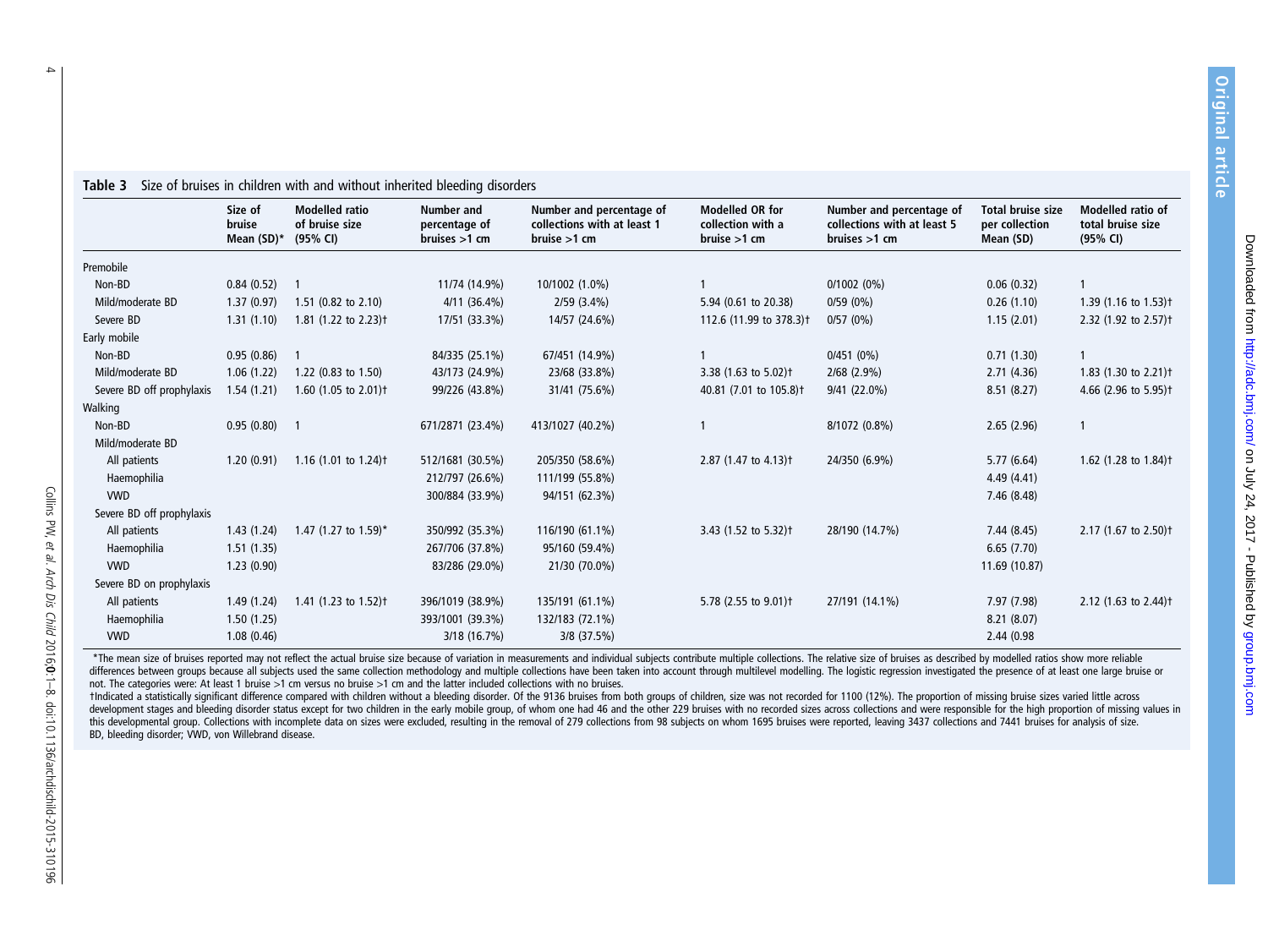<span id="page-4-0"></span>Table 4 Percentage of collections with at least one bruise at the location indicated

| Premobile (number of collections) |                  |                              |                          | <b>Early mobile</b><br>(number of collections) |                                     |                          | <b>Walking (number of collections)</b> |                               |                                       |                                      |
|-----------------------------------|------------------|------------------------------|--------------------------|------------------------------------------------|-------------------------------------|--------------------------|----------------------------------------|-------------------------------|---------------------------------------|--------------------------------------|
| <b>Location</b>                   | Non-BD<br>(1010) | Mild/<br>moderate<br>BD (59) | <b>Severe</b><br>BD (64) | Non-BD<br>(479)                                | Mild/<br>moderate<br><b>BD</b> (70) | <b>Severe</b><br>BD (64) | Non-BD<br>(1082)                       | Mild/<br>moderate<br>BD (393) | Severe BD off<br>prophylaxis<br>(229) | Severe BD on<br>prophylaxis<br>(255) |
| <b>Below knees</b>                |                  | 2                            | 10                       | 21                                             | 27                                  | 78                       | 64                                     | 72                            | 76                                    | 80                                   |
| Left cheek                        | $\mathbf{0}$     | 0                            | 0                        | $\overline{2}$                                 | 1                                   | 2                        | 1                                      | 2                             |                                       | 8                                    |
| Right cheek                       | $\mathbf{0}$     | 0                            | $\mathbf{0}$             | 3                                              | 6                                   | 2                        | 2                                      | 3                             | 3                                     | 2                                    |
| Left ear                          | $\mathbf{0}$     | 0                            | 0                        | 0                                              | 0                                   | 3                        | 0                                      |                               |                                       | 0                                    |
| Right ear                         | 0                | 0                            | $\mathbf{0}$             | 0                                              |                                     | 0                        | $\mathbf{0}$                           | $\mathbf{0}$                  |                                       | 0                                    |
| Head                              |                  | 3                            | 2                        | 7                                              | 11                                  | 6                        | 3                                      | 8                             | 6                                     | 11                                   |
| Facial-T                          |                  | 0                            | 3                        | 14                                             | 20                                  | 16                       | 11                                     | 18                            | 16                                    | 19                                   |
| Eyes                              | 0                | 0                            | $\overline{2}$           | $\overline{2}$                                 |                                     | 0                        | 1                                      | $\overline{2}$                | $\overline{2}$                        | 2                                    |
| Front trunk                       | 0                | 3                            | 8                        | $\mathbf{0}$                                   | 3                                   | 23                       | 4                                      | 16                            | 25                                    | 21                                   |
| Rear trunk                        |                  | 0                            | 11                       | $\overline{2}$                                 | 3                                   | 16                       | 10                                     | 21                            | 17                                    | 17                                   |
| <b>Neck</b>                       | $\mathbf{0}$     | 0                            | $\mathbf 0$              | $\mathbf 0$                                    |                                     | 0                        | $\mathbf 0$                            |                               | 0                                     | 0                                    |
| <b>Buttocks</b>                   | $\mathbf{0}$     | 0                            | $\mathbf{0}$             | 0                                              | 9                                   | 4                        | 5                                      | 10                            | 6                                     | 8                                    |
| Genitalia                         | 0                | 0                            | 0                        | 0                                              | $\mathbf{0}$                        | 3                        | $\mathbf 0$                            | $\mathbf{0}$                  | 2                                     | 0                                    |
| Upper arms                        | $\mathbf{0}$     | 2                            | 19                       |                                                | 11                                  | 34                       | 9                                      | 27                            | 30                                    | 33                                   |
| Lower arms                        | $\mathbf{0}$     | 0                            | 5                        |                                                | 16                                  | 39                       | 12                                     | 21                            | 28                                    | 30                                   |
| Hands                             | 0                | $\mathbf{0}$                 | $\overline{2}$           |                                                | $\mathbf{0}$                        | 13                       | $\mathbf{1}$                           | 3                             | 3                                     | 8                                    |
| Front thighs                      |                  | 2                            | 10                       | 4                                              | 23                                  | 23                       | 17                                     | 27                            | 21                                    | 30                                   |
| Back thighs                       | $\mathbf{0}$     | 0                            | 6                        |                                                | 4                                   | 11                       | $\overline{7}$                         | 17                            | 16                                    | 19                                   |
| Feet                              | 0                | 2                            | 14                       |                                                | 3                                   | 9                        | 4                                      | 6                             | 13                                    | 9                                    |
| <b>Total</b>                      | 7                | 7                            | 52                       | 46                                             | 56                                  | 98                       | 79                                     | 85                            | 91                                    | 91                                   |

## Pre-mobile group



5-15%  $>15%$ 

Figure 1 Location of bruises in premobile children. The figure shows the proportion of collections in which there was at least one bruise at the location indicated.

Among children without a bleeding disorder and those with mild/moderate bleeding disorders, no more than 1% and 3% of collections, respectively, had a bruise in any other location. Children with severe bleeding disorders had substantially more collections with bruises (>10% of collections) predominantly on upper arms, feet, rear trunk, front of thighs and below knee.

## Early mobile children

Bruising was uncommon (≤3% of collections) across all groups on the ears, neck, eyes, front trunk, left cheek and genitalia. Bruising to the buttocks was recorded in bleeding disorders. Predominant sites of bruising in children without a bleeding disorder were below the knee and facial-T. The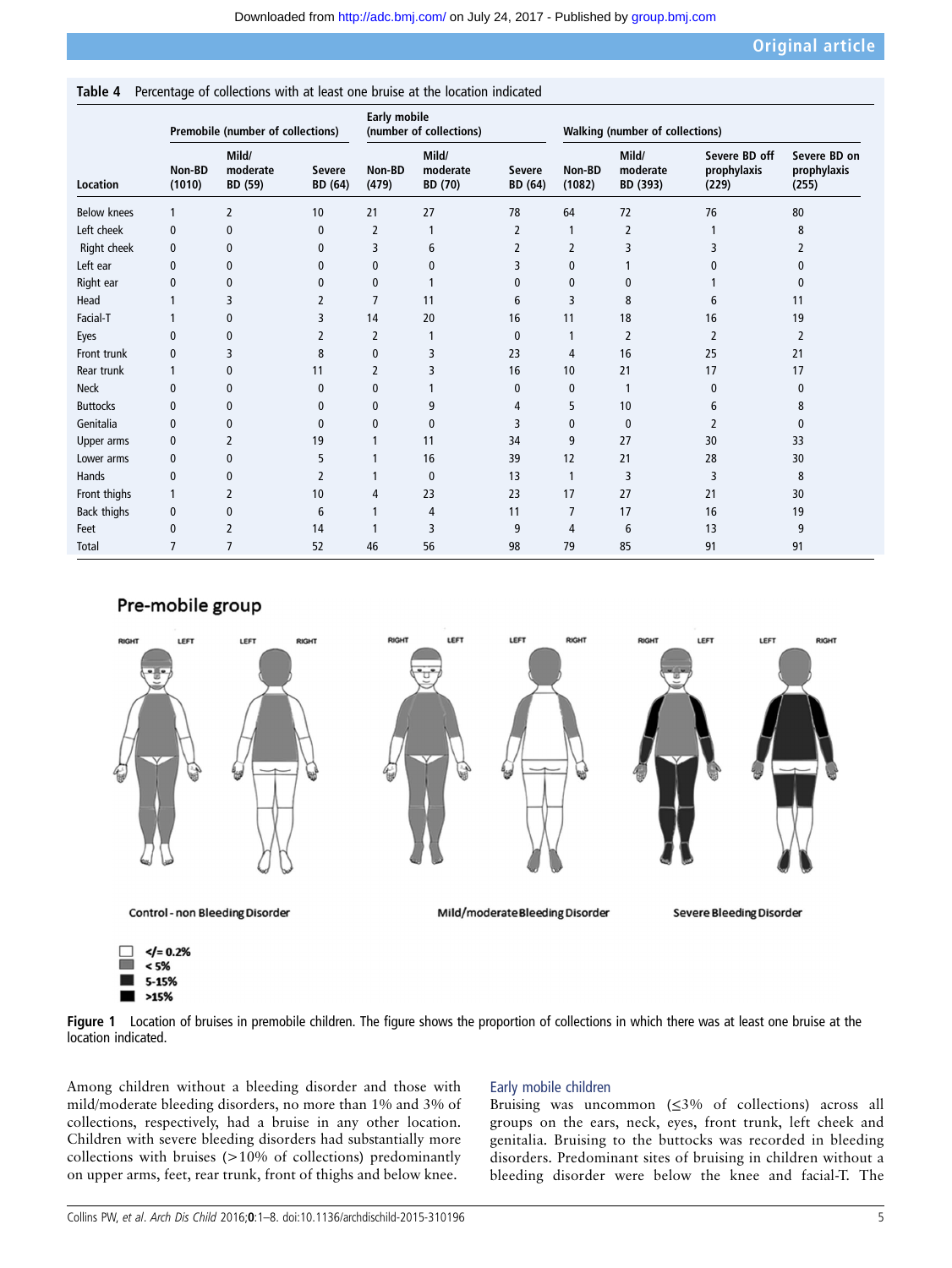Downloaded from<http://adc.bmj.com/>on July 24, 2017 - Published by [group.bmj.com](http://group.bmj.com)

<span id="page-5-0"></span>Original article



 $>15%$ 

Figure 2 Location of bruises in early mobile children. The figure shows the proportion of collections in which there was at least one bruise at the location indicated.



Figure 3 Location of bruises in walking children. The figure shows the proportion of collections in which there was at least one bruise at the location indicated.

proportion of collections with bruising to the facial-T and head was similar across the three groups. In children with severe bleeding disorders, bruises were more frequent on the limbs, trunk, feet and hands than in the other two groups (with the exception of front of thighs in mild/moderate bleeding disorders).

#### Walking children

Bruises below the knee predominated, but were absent or reported in ≤3% of collections across all groups on the ears, right cheek, eyes, neck and genitalia; however bruises on the buttocks were recorded. Children with bleeding disorders had more bruises than those without bleeding disorders on the head, cheeks, front and rear trunk, upper and lower arms, facial-T, front and back of thighs, hands and feet. The proportion of collections with at least one bruise was similar for children with mild/moderate and severe bleeding disorders at most locations.

#### Platelet disorders

One early mobile child with Glanzmann's thrombasthenia had 526 bruises in 12 collections: mean (range) 43.8 (29–72) bruises/collection. Mean size was 1.3 cm and the largest mean size was on the front and rear trunk. Bruises were very rare on the cheeks, hands, eyes, ears and genitalia although they were observed on the neck.

One child with hereditary macrothrombocytopenia contributed 3 premobile and 12 walking collections. No bruises were recorded when premobile. When walking there was a mean (range) 8.8 (1–16) bruises/collection. Bruises were not reported on the ears, cheeks, eyes neck, buttocks or genitalia. Most bruises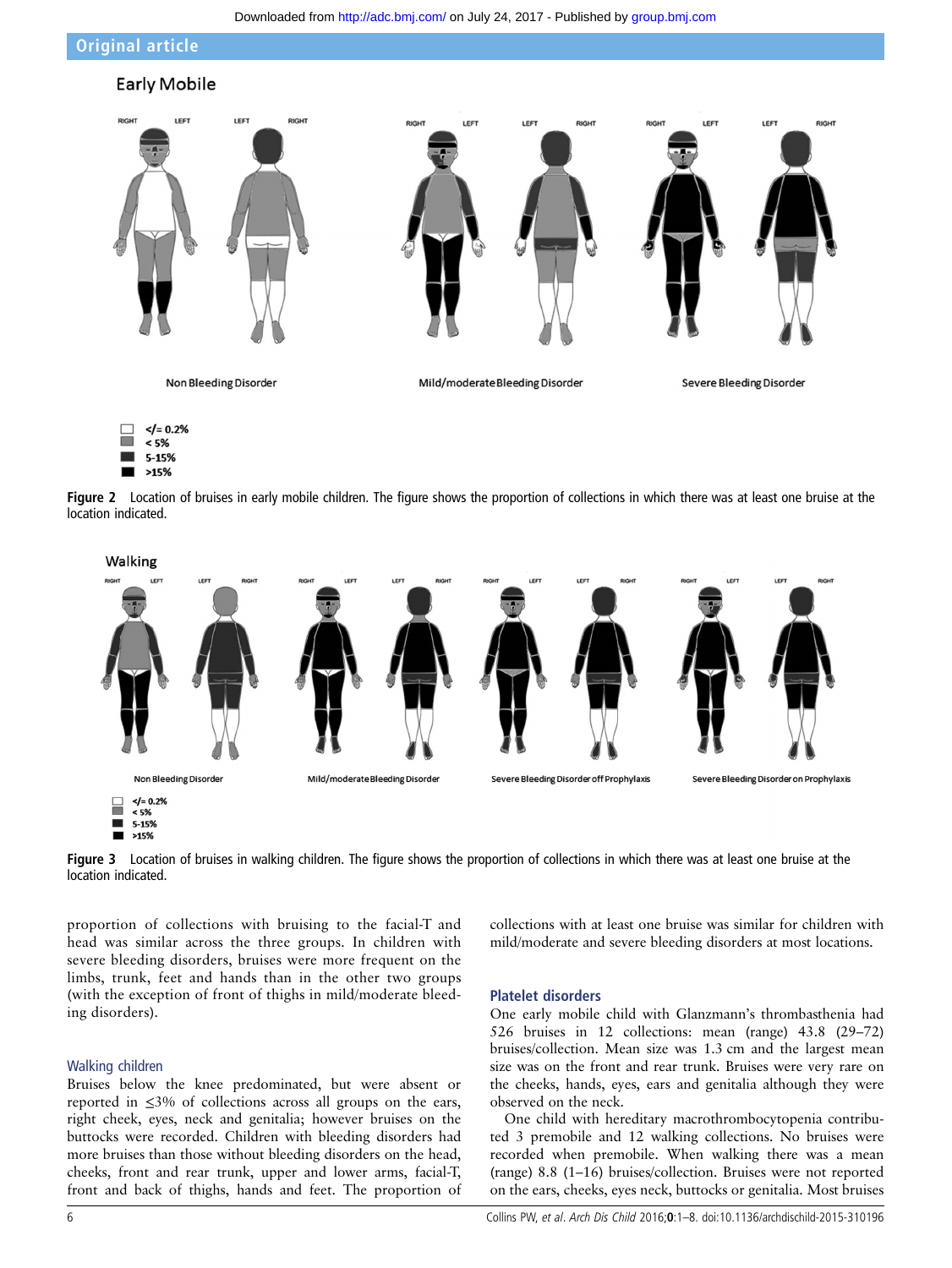<span id="page-6-0"></span>were below the knee (75.5%) and facial-T (9.4%). Mean size was 0.94 cm and 67% of collections had at least one bruise >1 cm.

#### **DISCUSSION**

This study shows that children with bleeding disorders have more bruises than children without bleeding disorders and the difference is most marked at the premobile developmental stage. Children with severe bleeding disorders have significantly larger bruises compared with non-bleeding disorders at all mobility stages. The location of bruises differs between those with or without a bleeding disorder, but in all groups bruising on the ears, neck, cheeks, eyes or genitalia was rare. This is significant because bruising in these sites is indicative of physical abuse which should be investigated even in children with severe bleed-ing disorders.<sup>[918](#page-7-0)–20</sup>

Bruising in premobile children is uncommon and warrants investigations for potential physical abuse. $6$  The fact that premobile children with a severe bleeding disorder had bruising in >50% of collections highlights the need for laboratory investigations for severe bleeding disorders in combination with child protection assessment. These findings may also explain why premobile children with undiagnosed severe bleeding disorders are commonly investigated for physical abuse. $1-4$  Our results suggest that a blood test compatible with a mild/moderate bleeding disorder cannot be assumed to be the cause of bruising in premobile children, because the proportion of collections with at least one bruise was the same as non-bleeding disorder children, and a rigorous assessment for possible abuse is required.

A key question addressed in this study is whether bruise location in children with bleeding disorders differs from those without a bleeding disorder. The small number of bruises in collections from premobile children without bleeding disorders or with mild/moderate bleeding disorders meant that no particular locations predominated in these groups. There were sites that were rarely bruised regardless of severity of bleeding disorder or mobility stage which include ears, neck, cheeks, eyes or genitalia.

Once children started to achieve independent mobility there were sites that were affected in all groups (below the knees, facial-T, head). These sites were predominantly on the front of the body and over bony prominences. The trunk, buttocks, limbs, feet and hands appeared to be more commonly affected in children with bleeding disorders than without. It is possible that bruises to the arms may result from handling young children with bleeding disorders during everyday care.

Surprisingly, the number and size of bruises in walking children with severe bleeding disorders did not vary with prophylaxis. It is possible that children on prophylaxis were allowed to be more active. Alternatively, children started on prophylaxis for haemarthroses may have been more prone to bruising, younger subjects may not have built up to full dose prophylaxis or insufficient numbers were investigated as prophylactic regimens vary between centres.

Study limitations include combining children with mild and moderate bleeding disorders because there were insufficient subjects to assess separately. It is likely that the bruise size and number would decrease as factor levels increased between moderately and mildly affected children and also within the mild group. There were insufficient subjects to investigate whether this was the case. Similarly there may have been unrecognised differences between type 1 and type 2 VWD. Bruises were reported by carers and so accuracy cannot be known with certainty. There was complete concordance between carer and researcher for bruise number and location when 40 collections

from non-bleeding disorder children were assessed. The differences between carers' and researcher's estimates of bruise size were small, and it is unlikely that the differences in size could be entirely attributed to measurement errors; it is not known if the same pattern holds true for children with bleeding disorder. It is possible that parents of children with a bleeding disorder were more protective. If this was the case it would have had the tendency to reduce bruising and so the results reported may be underestimates. In all groups many bruises were recorded as exactly 1 cm. This is likely due to rounding and potentially introduces some inaccuracies when reporting bruises as >1 cm or <1 cm; further investigation is needed. The possibility that abuse occurred cannot be excluded, although the informed consent stated that any concerns would prompt a referral to child protective services. Two children had more bruises than expected and were reviewed by independent members of the local child protection team, and concerns regarding abuse excluded.

In conclusion, we show that bruises in premobile children with severe (but not mild/moderate) bleeding disorders are more common than in non-bleeding disorder children. Bruises of >1 cm are much more common in premobile children with severe bleeding disorders. Bruises on the ears, eyes, cheeks, neck and genitalia are rare, even among severe bleeding disorders. This is the first study to document bruise number, location and size in young children with bleeding disorders with a longitudinal design, and compare them with children without a bleeding disorder.

Acknowledgements The authors thank all the families who contributed data and Ana Guerrero, Amy Jungmann and Cindy Wakefield.

Contributors PWC: designed the study, collected and interpreted data and wrote the first draft of the manuscript. MH: designed the study, collected and interpreted data and revised the manuscript. FDD: designed the study, analysed and interpreted data and revised the manuscript, had full access to all of the data in the study and takes responsibility for the integrity of the data and the accuracy of the data analysis. SM: designed the study, collected and interpreted data and revised the manuscript. RL: collected and interpreted data and revised the manuscript. AET: collected and interpreted data and revised the manuscript. JH: collected and interpreted data and revised the manuscript. EC: collected and interpreted data and revised the manuscript. VB: collected and interpreted data and revised the manuscript. AMK: designed the study, collected and interpreted data and revised the manuscript.

Funding The study was funded by the Medical Research Council UK reference G0601638 and received support from the UK Clinical Research Network and National Institute for Social Care and Health Research Wales. MH was supported by a clinical training fellowship from Baxter Healthcare UK.

Competing interests None declared.

Ethics approval Southampton Ethics Committee (05/MRE11/8) and IRB of Hospital for Sick Children Toronto (1000013885).

Provenance and peer review Not commissioned; externally peer reviewed.

Data sharing statement All study data have been included in the manuscript.

Open Access This is an Open Access article distributed in accordance with the terms of the Creative Commons Attribution (CC BY 4.0) license, which permits others to distribute, remix, adapt and build upon this work, for commercial use, provided the original work is properly cited. See: [http://creativecommons.org/licenses/](http://creativecommons.org/licenses/by/4.0/) [by/4.0/](http://creativecommons.org/licenses/by/4.0/)

#### **REFERENCES**

- Anderson JA, Thomas AE. Investigating easy bruising in a child. [BMJ](http://dx.doi.org/10.1136/bmj.c4565) 2010;341: C4565.
- 2 Khair K, Liesner R. Bruising and bleeding in infants and children—a practical approach. [Brit J Haematol](http://dx.doi.org/10.1111/j.1365-2141.2006.06016.x) 2006;133:221-31.
- 3 Liesner R, Hann I, Khair K. Non-accidental injury and the haematologist: the causes and investigation of easy bruising. [Blood Coagul Fibrinolysis](http://dx.doi.org/10.1097/00001721-200405001-00009) 2004;15(Suppl 1): S41–9.
- 4 Thomas AE. The bleeding child; is it NAI? [Arch Dis Child](http://dx.doi.org/10.1136/adc.2003.034538) 2004;89:1163-7.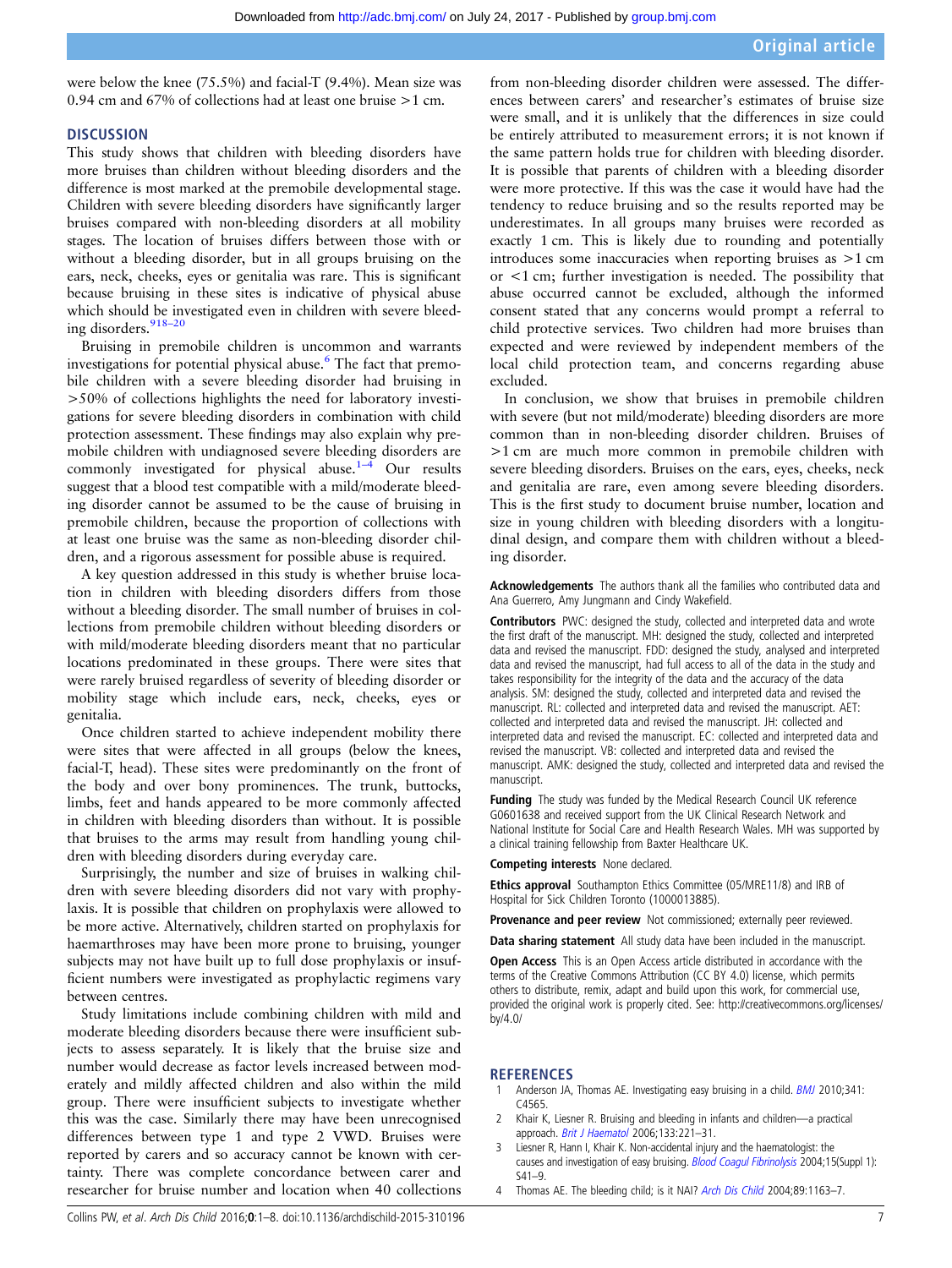## <span id="page-7-0"></span>Original article

- 5 Maguire S, Mann MK, Sibert J, et al. Are there patterns of bruising in childhood which are diagnostic or suggestive of abuse? A systematic review. [Arch Dis Child](http://dx.doi.org/10.1136/adc.2003.044065) 2005;90:182–6.
- 6 Maguire S, Mann M. Systematic reviews of bruising in relation to child abuse-what have we learnt: an overview of review updates. [Evid Based Child Health](http://dx.doi.org/10.1002/ebch.1909) 2013;8:255–63.
- 7 Kemp AM, Dunstan F, Nuttall D, et al. Patterns of bruising in pre-school childrena longitudinal study. [Arch Dis Child](http://dx.doi.org/10.1136/archdischild-2014-307120) 2015;100:426–31.
- 8 Carpenter RF. The prevalence and distribution of bruising in babies. [Arch Dis Child](http://dx.doi.org/10.1136/adc.80.4.363) 1999;80:363–6.
- 9 Kemp AM, Maguire SA, Nuttall D, et al. Bruising in children who are assessed for suspected physical abuse. [Arch Dis Child](http://dx.doi.org/10.1136/archdischild-2013-304339) 2014;99:108–13.
- 10 Sugar NF, Taylor JA, Feldman KW. Bruises in infants and toddlers: Those who Don't cruise rarely bruise. [Arch Pediatr Adolesc Med](http://dx.doi.org/10.1001/archpedi.153.4.399) 1999;153:399–403.
- 11 Biss TT, Blanchette VS, Clark DS, et al. Quantitation of bleeding symptoms in children with von Willebrand disease: Use of a standardized pediatric bleeding questionnaire. [J Thromb Haemost](http://dx.doi.org/10.1111/j.1538-7836.2010.03796.x) 2010;8:950-6.
- 12 Biss TT, Blanchette VS, Clark DS, et al. Use of a quantitative pediatric bleeding questionnaire to assess mucocutaneous bleeding symptoms in children with a platelet function disorder. [J Thromb Haemost](http://dx.doi.org/10.1111/j.1538-7836.2010.03846.x) 2010;8:1416–19.
- 13 Bowman M, Riddel J, Rand ML, et al. Evaluation of the diagnostic utility for von Willebrand disease of a pediatric bleeding questionnaire. [J Thromb Haemost](http://dx.doi.org/10.1111/j.1538-7836.2009.03499.x) 2009;7:1418–21.
- 14 Sadler JE. Von Willebrand disease type 1: a diagnosis in search of a disease. [Blood](http://dx.doi.org/10.1182/blood-2002-09-2892) 2003;101:2089–93.
- 15 Jackson J, Miller M, Moffatt M, et al. Bruising in children: Practice patterns of pediatric hematologists and child abuse pediatricians. [Clin Pediatr \(Phila\)](http://dx.doi.org/10.1177/0009922814558249) 2015;54:563–9.
- 16 O'Hare AE, Eden OB. Bleeding disorders and non-accidental injury. [Arch Dis Child](http://dx.doi.org/10.1136/adc.59.9.860) 1984;59:860–4.
- 17 Chang L, Tsai M. Craniofacial injuries from slip, trip, and fall accidents of children. [J Trauma](http://dx.doi.org/10.1097/01.ta.0000219142.15584.b8) 2007;63:70–4.
- 18 Murty O, Ming C, Ezani M, et al. Physical injuries in fatal and non-fatal child abuse cases: a review of 16 years with hands on experience of 2 years in Malaysia. Int J Med Toxicol Leg Med 2006;9:43.
- 19 Naidoo S. A profile of the oro-facial injuries in child physical abuse at a children's hospital. Child [Abuse Negl](http://dx.doi.org/10.1016/S0145-2134(00)00114-9) 2000;24:521-34.
- 20 Pierce MC, Kaczor K, Aldridge S, et al. Bruising characteristics discriminating physical child abuse from accidental trauma. [Pediatrics](http://dx.doi.org/10.1542/peds.2008-3632) 2010;125: 67–74.